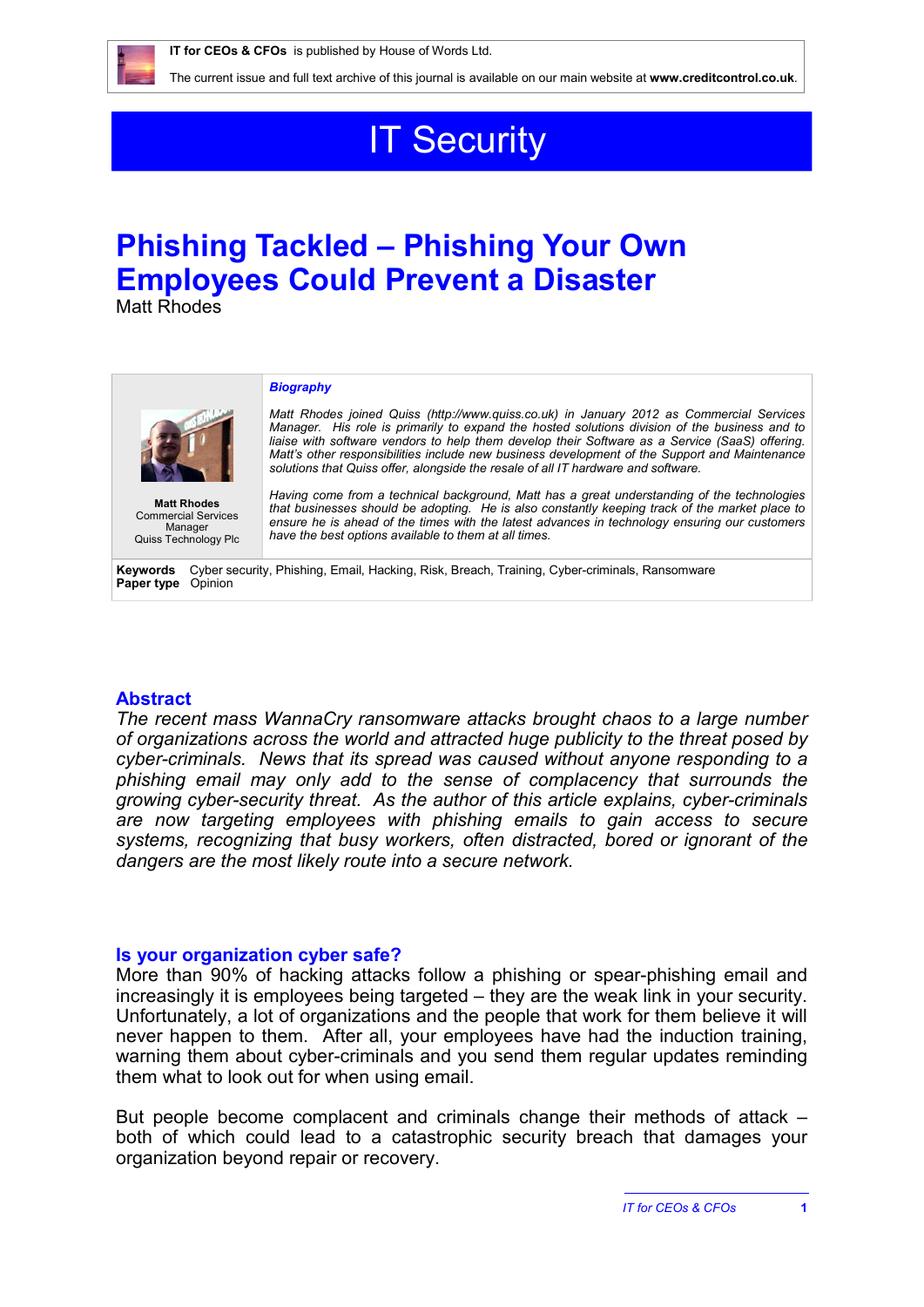

*IT Security*

Every organization could do more to protect their organization against cyber-crime and it starts with ensuring everyone understands security is the responsibility of every employee – from boardroom to workshop. Safety requires a shift in culture throughout an organization and some points to consider in making an organization more resilient to an attack, include:

- Does cyber security awareness training cover the latest attack methods? Do employees know what to look out for?
- Does every employee, whatever their role, always have the correct information available to them, to ensure they make the right decision? Ask questions and question answers!
- How resilient is the organization to cyber-attacks? Could an attack be identified and stopped at source, before any damage is done?
- Could the organization respond quickly and recover from an attack? Would a successful attack cause long-term impact and what would be the impact of data being stolen and released?
- Are the organization's suppliers and customers taking cyber security seriously? A successful attack on any of these might increase the chance of a successful attack on the organization.
- Senior managers must engage with every department head in the organization – IT, security, corporate communications, HR, etc., to plan a clear response to an attack, with everyone aware of what they are required to do.
- Senior managers must assess whether vital information is backed up appropriately to allow the organization to recover quickly following an attack, with minimal disruption.

If you find there are those within your organization not taking cyber-security seriously, they are a risk to the future of your organization. You must act and phishing your own employees is a good way to find out how people will react to an attack they are not expecting.

## **The lure of phishing**

Security training is usually part of the induction process, but even with regular refresher sessions, people can become complacent and criminals change their methods of attack, with phishing emails becoming ever more sophisticated.

Phishing is an effective approach for cyber-criminals to access networks, steal sensitive information or hold it to ransom. To ensure the criminals have the details they need to undertake an attack, they will usually scour personal social media channels or the target organization's website. Here they will find the information needed to create emails that closely imitate communications from trusted sources like colleagues, clients and suppliers.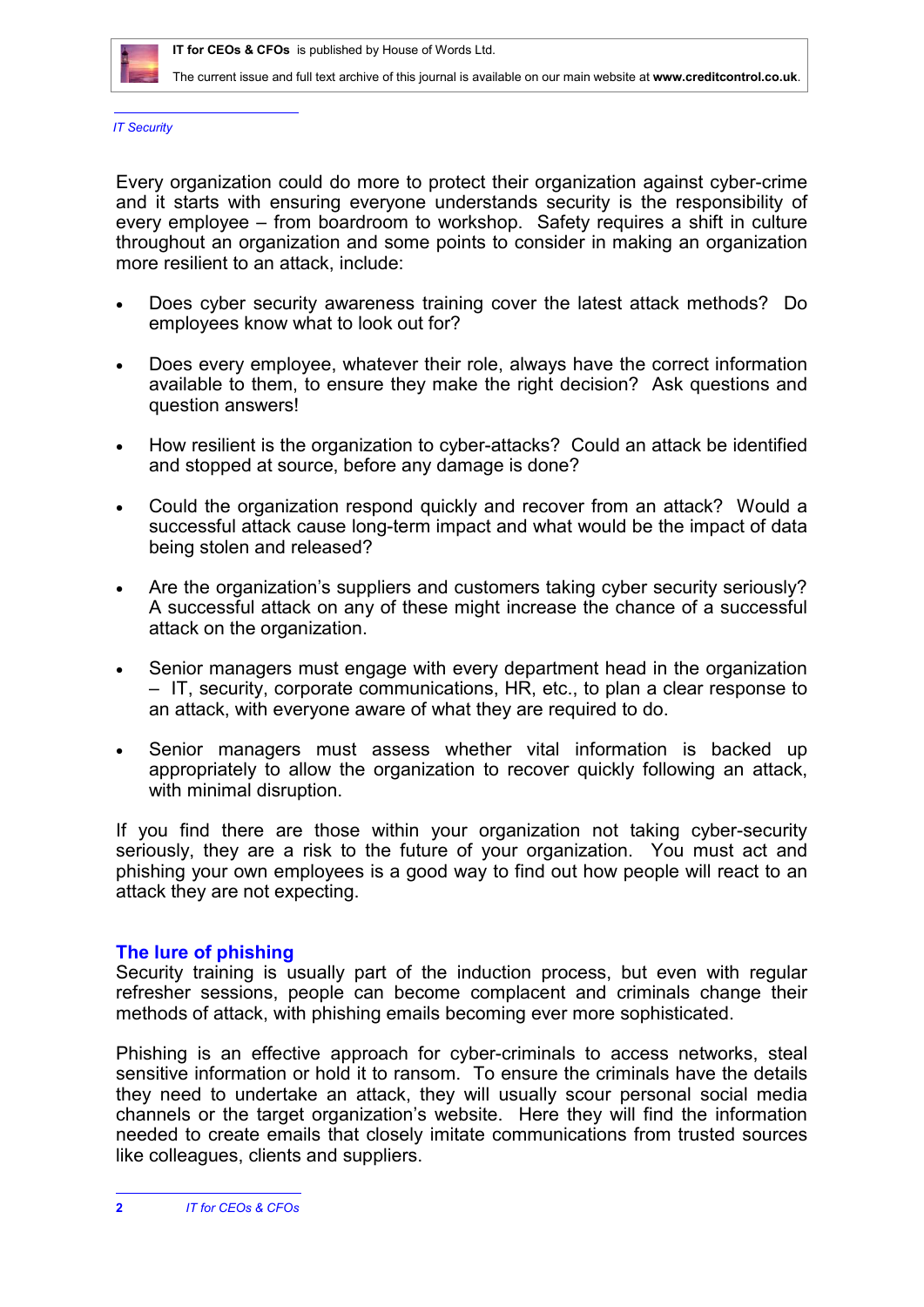

*IT Security*

The techniques have been obvious and for some, the emails have been laughable in their attempts to entice recipients to respond, but it's the less obvious ones that pose the real threat and now form a growing proportion of phishing activity.

Phishing emails now regularly contain requests for the recipient to confirm account details, delivery instructions or orders, by clicking harmless-looking links that connect to relevant websites.

Unfortunately, these fake websites which mirror the originals will be used to steal log-in details, account passwords etc., and like all fakes, they are getting better.



#### **Phishing in numbers**

The risk of being caught is low and the criminals' chances of success are high, with statistics in their favour. About 10% of people targeted will fall for a phishing attack and 23% will open the message, with 11% clicking on attachments. In addition:

- 250% increase in the total number of phishing sites from October 2015 to March 2016;
- 91% of hacking attacks begin with a phishing or spear-phishing email;
- 55% increase of spear-phishing campaigns targeting employees.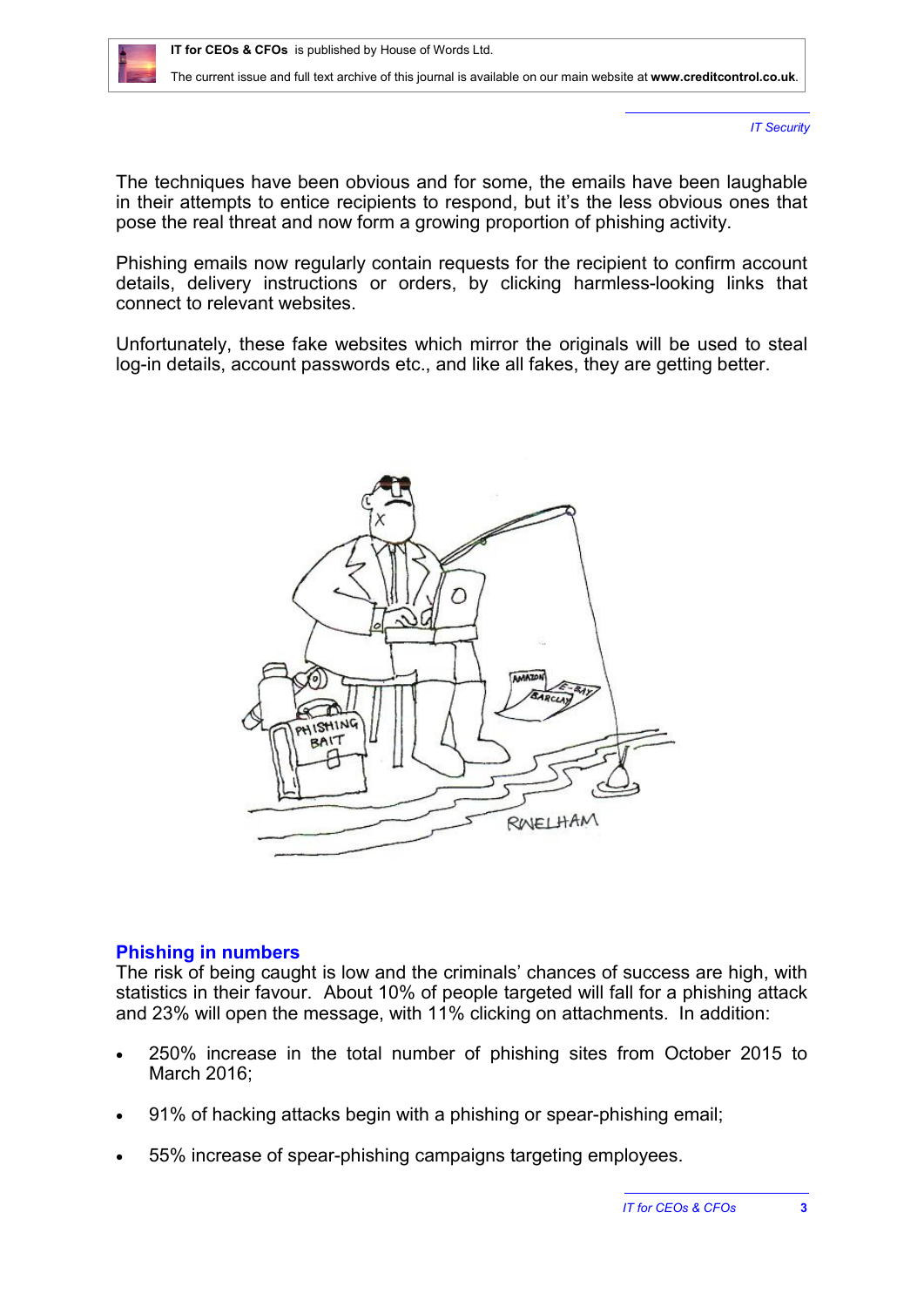

*IT Security*

It is important to explain phishing to employees and show them what to expect. Regular training will undoubtedly help cut the risk of an individual getting caught by a phishing attack, but complacency can creep in and the criminals only need to be lucky once.

#### **Phish to catch a thief**

To help bolster security, there are specialist service providers that will conduct simulated phishing attacks on an organization's workforce. Working closely with the organization's management team, believable emails are created that appear to come from contacts familiar to the employees, like customers, colleagues, clients etc.

The attacks replicate the methods used by real criminals and can target specific groups within an organization at different times and with fake, toxic attachments. The recipients will be unaware they are being tested, although over time word will spread and sharpen the defences further.

The response of each employee to the 'fake' phishing email is recorded, along with their actions; whether they opened the email, clicked links, downloaded attachments, etc.

If an individual responds inappropriately to the email, a message will inform them they have been caught by a phishing test and remind them to be more vigilant. The messages are not designed to cause distress to employees, but engage them in the security process.

However, until an employee experiences a 'real' phishing attack, you do not know how they will react. When they are shown the possible consequences of their actions, employees understand the role each one play in keeping their organization – and quite possibly their job safe.

The initial failure rate is often close to 33%, but after subsequent reminders and ongoing training, the failure rate should fall to approximately 5%, although it is unlikely any organization will ever achieve a failure rate 0% as we are dealing with humans some under pressure, some not feeling well, some working from home and some just plain forgetful.



Comprehensive reports identify areas for improvement and highlight which individuals need more help, allowing organizations to concentrate training budgets where they will be most effective.